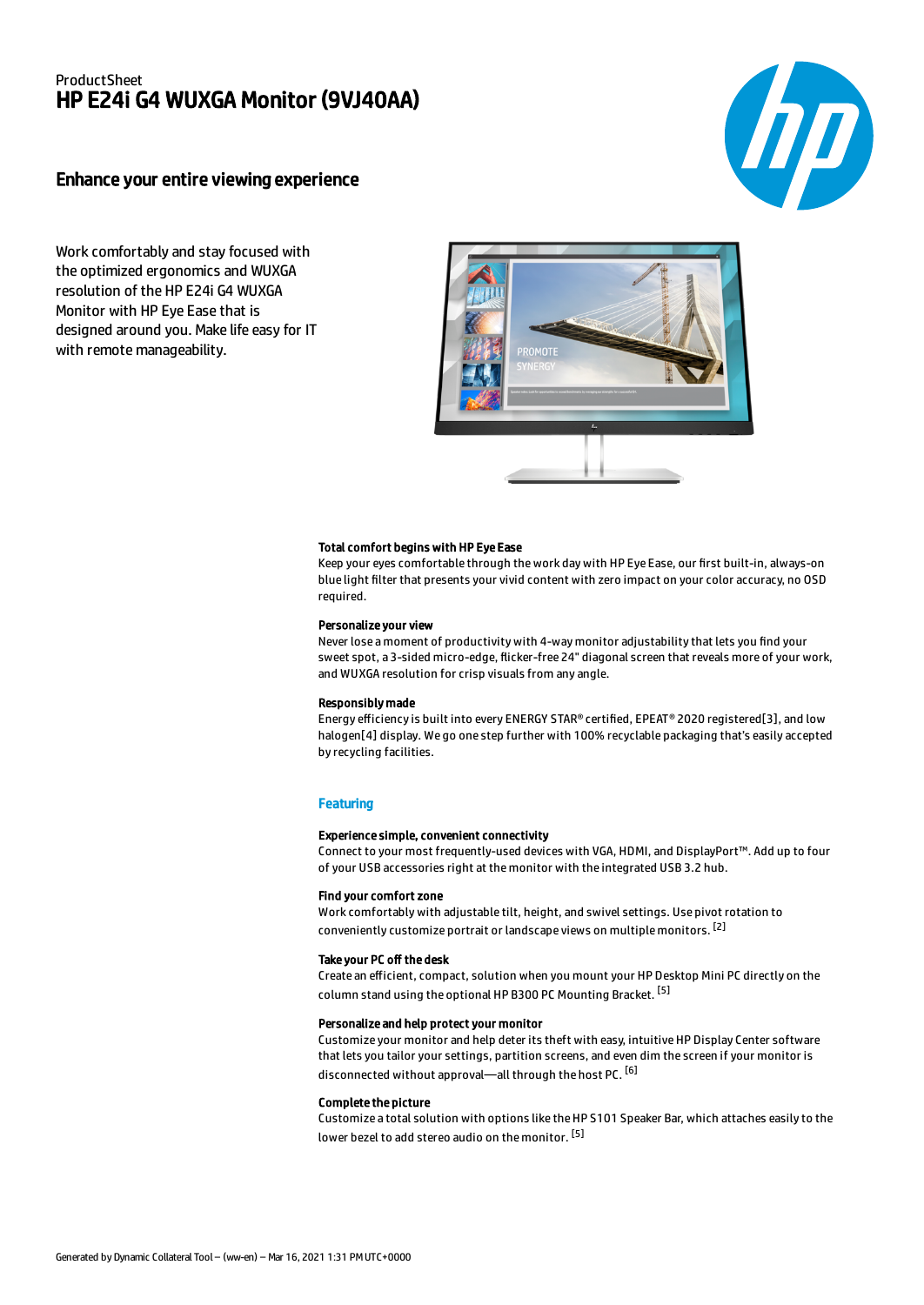# Specifications

| Display size (diagonal)                                                      | 24"                                                                                                                                                                                                                                                                                                                                                                                                                                                                |
|------------------------------------------------------------------------------|--------------------------------------------------------------------------------------------------------------------------------------------------------------------------------------------------------------------------------------------------------------------------------------------------------------------------------------------------------------------------------------------------------------------------------------------------------------------|
| <b>Panel technology</b>                                                      | IPS                                                                                                                                                                                                                                                                                                                                                                                                                                                                |
| Display size (diagonal)                                                      | 61 cm (24")                                                                                                                                                                                                                                                                                                                                                                                                                                                        |
| Aspect ratio                                                                 | 16:10                                                                                                                                                                                                                                                                                                                                                                                                                                                              |
| <b>Native resolution</b>                                                     | WUXGA (1920 x 1200) <sup>[1]</sup>                                                                                                                                                                                                                                                                                                                                                                                                                                 |
| <b>Resolutions supported</b>                                                 | 1024 x 768; 1280 x 1024; 1280 x 720; 1280 x 800; 1440 x 900; 1600 x 900; 1680 x 1050; 1920 x 1080; 1920 x 1200;<br>640 x 480; 720 x 400; 800 x 600                                                                                                                                                                                                                                                                                                                 |
| <b>Pixel pitch</b>                                                           | $0.27$ mm                                                                                                                                                                                                                                                                                                                                                                                                                                                          |
| <b>Brightness</b>                                                            | 250 nits[1]                                                                                                                                                                                                                                                                                                                                                                                                                                                        |
| <b>Contrast ratio</b>                                                        | 1000:1                                                                                                                                                                                                                                                                                                                                                                                                                                                             |
| <b>Response time (typical)</b>                                               | 5ms GtG (with overdrive)[1]                                                                                                                                                                                                                                                                                                                                                                                                                                        |
| Minimum dimensions ( $W \times D \times H$ )                                 | 53.2 x 4.7 x 35.27 cm<br>(Without stand.)                                                                                                                                                                                                                                                                                                                                                                                                                          |
| Minimum dimensions (W $\times$ D $\times$ H)                                 | 20.94 x 1.85 x 13.88 in<br>(Without stand.)                                                                                                                                                                                                                                                                                                                                                                                                                        |
| <b>Dimensions With Stand (W x D x H)</b> $53.2 \times 20.69 \times 50.96$ cm |                                                                                                                                                                                                                                                                                                                                                                                                                                                                    |
| Weight                                                                       | $6.06$ kg<br>(With stand.)                                                                                                                                                                                                                                                                                                                                                                                                                                         |
| Weight                                                                       | 13.36 lb<br>(With stand.)                                                                                                                                                                                                                                                                                                                                                                                                                                          |
| <b>Display features</b>                                                      | Low blue light mode; Anti-glare                                                                                                                                                                                                                                                                                                                                                                                                                                    |
| <b>Display Input Type</b>                                                    | 1 VGA; 1 USB Type-B; 1 DisplayPort™ 1.2 (with HDCP support); 1 HDMI 1.4 (with HDCP support); 4 USB-A 3.2 Gen 1                                                                                                                                                                                                                                                                                                                                                     |
| <b>Onscreen controls</b>                                                     | Brightness; Exit; Information; Management; Power control; Input control; Menu control; Image; Color                                                                                                                                                                                                                                                                                                                                                                |
| Display scan frequency<br>(horizontal)                                       | 30-80 KHz                                                                                                                                                                                                                                                                                                                                                                                                                                                          |
| Display scan frequency (vertical)                                            | 50-60 Hz                                                                                                                                                                                                                                                                                                                                                                                                                                                           |
| Webcam                                                                       | No integrated camera                                                                                                                                                                                                                                                                                                                                                                                                                                               |
| Power                                                                        | Input voltage 100 to 240 VAC                                                                                                                                                                                                                                                                                                                                                                                                                                       |
| <b>Power consumption</b>                                                     | 53 W (maximum), 36 W (typical), 0.5 W (standby)                                                                                                                                                                                                                                                                                                                                                                                                                    |
| Operating temperature range                                                  | 5 to $35^{\circ}$ C                                                                                                                                                                                                                                                                                                                                                                                                                                                |
| <b>Operating humidity range</b>                                              | 20 to 80% non-condensing                                                                                                                                                                                                                                                                                                                                                                                                                                           |
| <b>Certifications and compliances</b>                                        | BIS; BSMI; CB; CCC; CE; CECP; CEL; EAC; ENERGY STAR®; FCC; ISO 9241-307; KC/KCC; NOM; PSB; SEPA; TCO Certified;<br>TCO Certified Edge; TUV LBL; TUV-S; VCCI; WEEE; ISC; California Energy Commission (CEC); WW application; ICE;<br>TGM; TUV-GS                                                                                                                                                                                                                    |
| <b>Physical security</b>                                                     | Security lock-ready <sup>[2]</sup>                                                                                                                                                                                                                                                                                                                                                                                                                                 |
| <b>Management software</b>                                                   | <b>HP Display Center</b>                                                                                                                                                                                                                                                                                                                                                                                                                                           |
| <b>UPC number</b>                                                            | (A2K) 194850803437; (A2N) 194850096839; (AB0) 194850803413; (AB1) 194850803451; (AB2) 194850803482;<br>(AB4) 194850803420; (ABA) 194850294525; (ABB) 194850096761; (ABG) 194850803475; (ABM) 194850294532;<br>(ABT) 194850096785; (ABU) 194850096778; (ABV) 194850096822; (ABY) 194850096815; (AC4) 194850294549;<br>(AC8) 194850294556; (ACJ) 194850803468; (ACQ) 194850096808; (AKL) 194850803505; (AR6) 194850803444;<br>(UUF) 194850803499; (UUZ) 194850096792 |
| What's in the box                                                            | Monitor; DisplayPort™ 1.2 cable; HDMI cable; USB cable; QSP; AC power cable; Doc-kit                                                                                                                                                                                                                                                                                                                                                                               |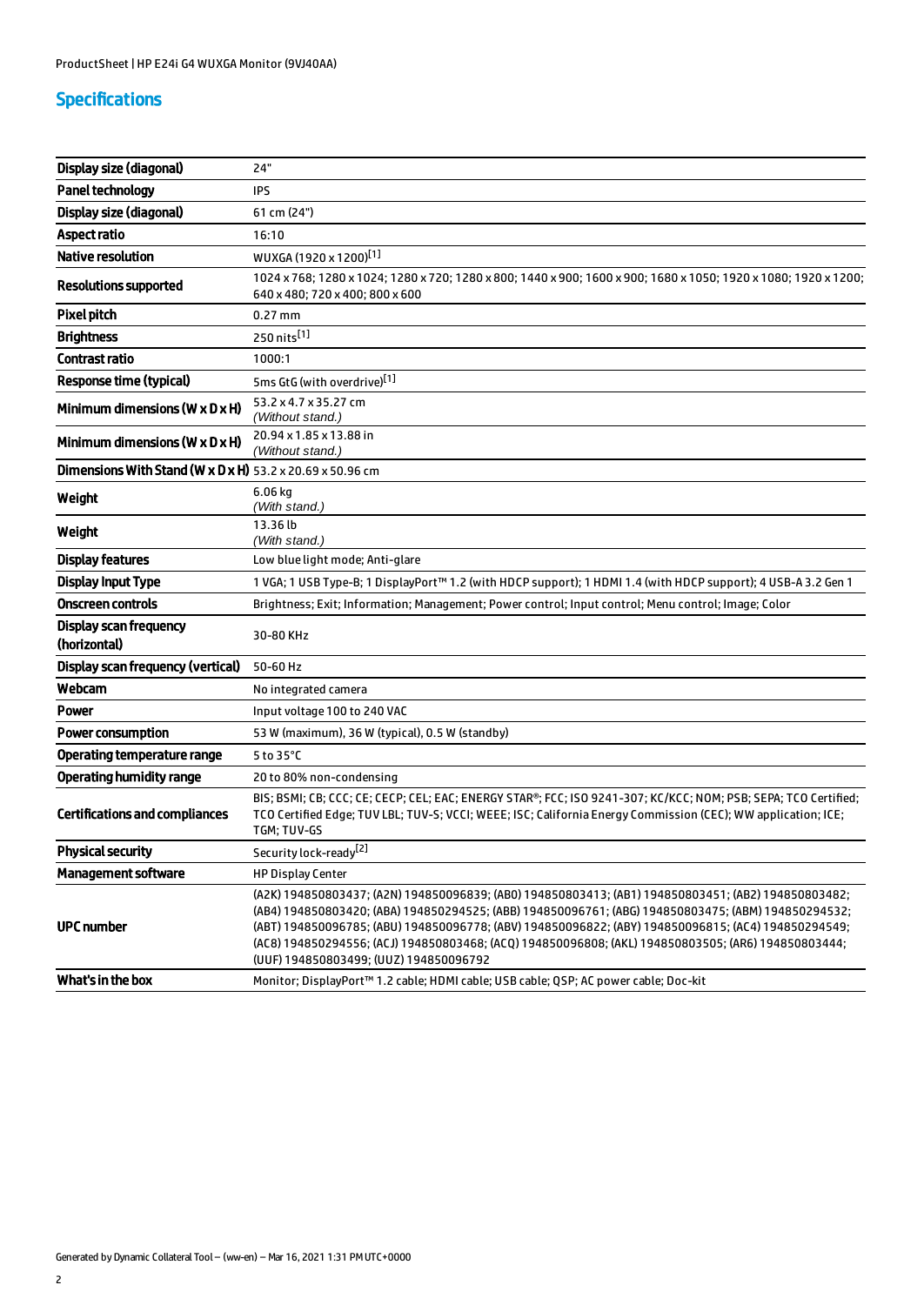# Top Recommended Displays, Accessories and Services

No Top Recommended Displays, Accessories and Services